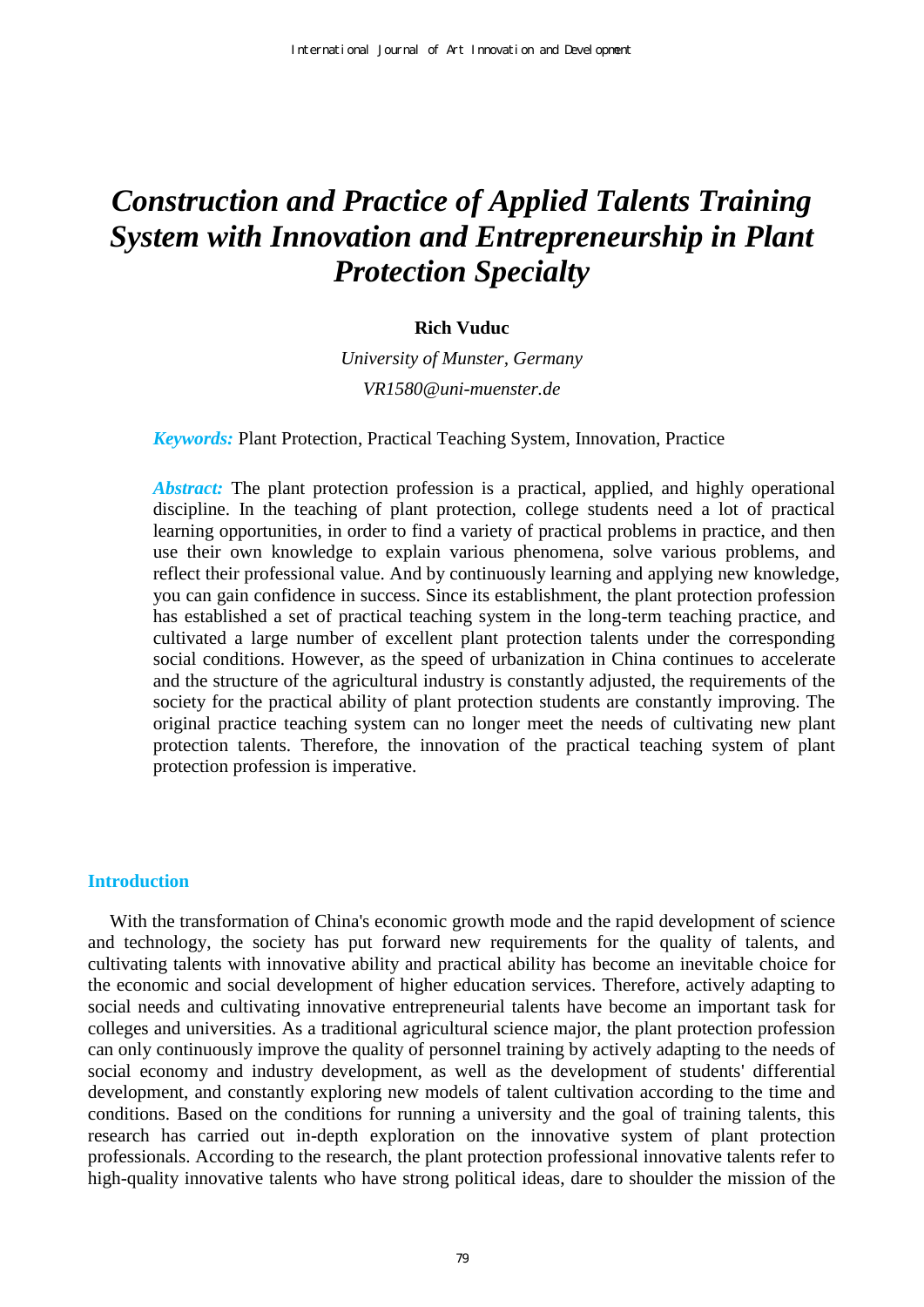times, and solve the problems of China's "three rural issues" and dare to explore and solve scientific, practical and social problems related to plant protection. Based on this, a set of innovative talent training system for plant protection is established, which mainly includes four aspects: plant protection core curriculum, plant protection practice cognition, innovation ability training, and scientific humanistic care system construction.

## **1. Problems in the Cultivation of Plant Protection Professionals**

The plant protection profession is one of the main disciplines of plant production, covering three sub-disciplines of plant pathology, entomology and pesticide science. The training objective is to master the basic theories and expertise of plant protection science such as the diagnosis and identification of plant pests, the law of occurrence and development, prevalence and prediction, and comprehensive management, and the basic capabilities of biological disaster diagnosis, prediction and comprehensive management, strong professional practice ability and innovative entrepreneurship. The training applied senior talents can in scientific research institutes, entry-exit inspection and quarantine departments, the department of agriculture, forestry and gardening technology, biotechnology and environmental protection, food safety, and pesticide companies and other units, engaged in scientific research, development, popularization and application of science and technology, management, etc. Its main professional courses are plant pathology, entomology and phytochemical protection. The teaching materials and hours are basically unified in the general agricultural colleges across the country. Since the 1990s, the state's employment policy for graduates has been adjusted from "unification and unified division" to "two-way choice". Some general agricultural colleges (including the original Laiyang Agricultural College) have added modules according to the foundation in the plant protection profession. The program sets different professional directions, such as plant pathology, pesticides, entomology, and plant quarantine. This kind of reform is conducive to students' choice of employment opportunities in a certain sense.

Since the beginning of the 21st century, as the employment model of college graduates has become more market-oriented and diversified, plant production majors (including plant protection majors) have encountered new problems such as difficulty in enrolling students and difficulties in employment for graduates. The national education administrative department put forward the reform ideas of diluting the profession, broadening the foundation, and strengthening the innovation quality education in the professional setting. Higher agricultural colleges have proposed a large class of enrollment and the strategic thinking of upgrading, transforming and integrating traditional professions with modern biotechnology and information science. The essential reason for the new problems encountered in the field of plant production is that the traditional thinking is "the sense of valuing industry over agriculture". Of course, it is also unreasonable with the setting of such professional courses; the discipline construction is lagging behind and even falling behind modern times. The practice of the development of agricultural industrialization is related.

## **2. Plant Protection Practice Cognition System Construction**

## **2.1 Establish a Crop Production Practice Curriculum System**

Under the guidance of teachers, the students are required to plant important crops such as rice, wheat, cotton and rapeseed, investigate the occurrence of pests and diseases, and obtain practical opportunities to understand the growth and development of crops and the epidemics of pests and diseases. In the course of crop production practice, the one-year cultivation practice is carried out in class, arranged in the second year of the university, and runs through the entire teaching process of common plant pathology, general entomology, agricultural pathology and agricultural entomology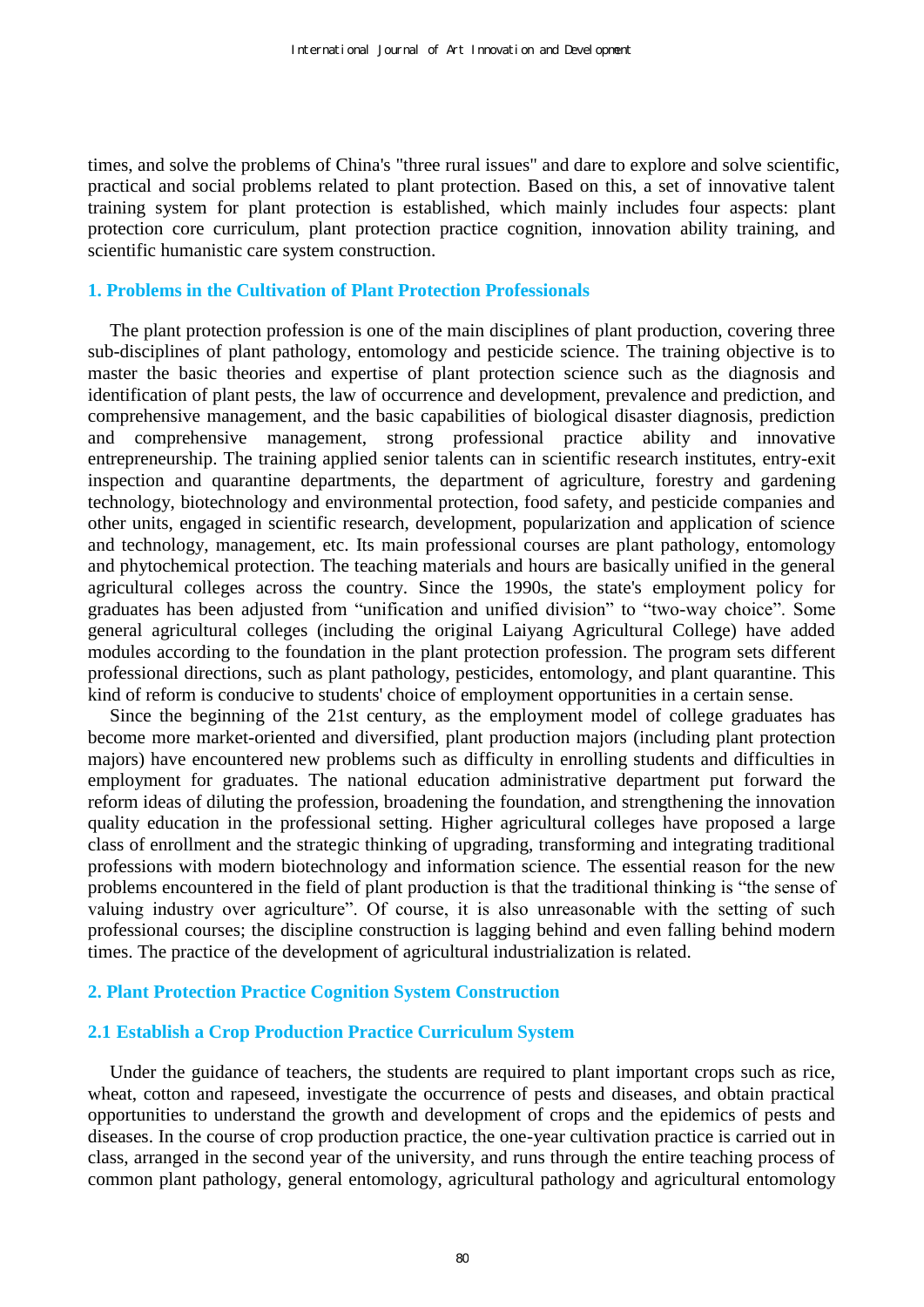and its experimental courses. The research team set up a high-quality faculty team to establish and explore field teaching methods, such as on-site guidance, appraisal, and invitation to well-known professors for on-site teaching. The curriculum requirements closely follow the national food security issues, pay attention to national agricultural production in real time, and explain the importance of plant protection and agricultural science according to the impact of pest and disease dynamics and meteorological factors on crops, enhance students' sense of responsibility and mission and learn the pride of the plant protection profession.

# **2.2 Attach Importance to Strengthening the Construction of Experimental Curriculum System**

The experimental courses such as common plant pathology experiments, general entomology experiments, agricultural pathology experiments and agricultural entomology experiments are established as independent compulsory courses, which strengthen students' understanding of basic concepts and knowledge difficulties in theoretical course teaching and master the profession. After the theoretical foundation course and its experimental class, the teaching arrangement arranges the basic course of plant protection professional under the field conditions for three weeks, providing students with independent and complete time to practice. The course was conducted in the Dabie Mountains of Hubei Province. The local insects and diseases were investigated, and specimens were collected, produced and identified. The students' continuous experiment and observation ability was cultivated, and the basic theories of the students' plant protection profession were strengthened and consolidated. It also cultivates the ability to work independently and with teamwork.

## **2.3 Change the Confirmatory Experiment to an Exploratory Experiment**

The scientific research activities of college students in plant protection are closely related to professional teaching. The curriculum teaching is the main channel for college students to accept knowledge and master scientific methods, and it can provide theoretical support and application guidance for students' scientific research ability training. During the course of the course, plant protection professional teachers often combine important examples to illustrate important scientific findings, while deepening students' true impressions of scientific research in plant protection while training students' scientific research. Combined with the teaching of the theoretical course, the plant protection profession is equipped with sufficient experimental courses and perfect experimental conditions to ensure that students can complete some basic experiments independently. For example, in the Koch's rule in the teaching of common plant pathology, students need to complete the whole process of collecting disease specimens, separating and purifying pathogenic bacteria, inoculation of disease symptoms and separation and purification of pathogenic bacteria, which deepens students' basic theory of pathology. Cognition, also exercised students' scientific thinking and hands-on ability; Students identify pathogenic fungi through morphological observation and ITS sequencing, covering not only traditional methods of plant pathology but also basic molecular biology techniques. Through these courses and their research activities, students' knowledge structure has been improved, students' scientific research interests have been cultivated, students' horizons and ideas have been broadened, and a solid practical foundation has been laid for them to engage in more research activities in the future.

# **3. Investigation on Cultivation of Innovative and Entrepreneurial Talents in Plant Protection Major**

## **3.1 Questionnaire Survey**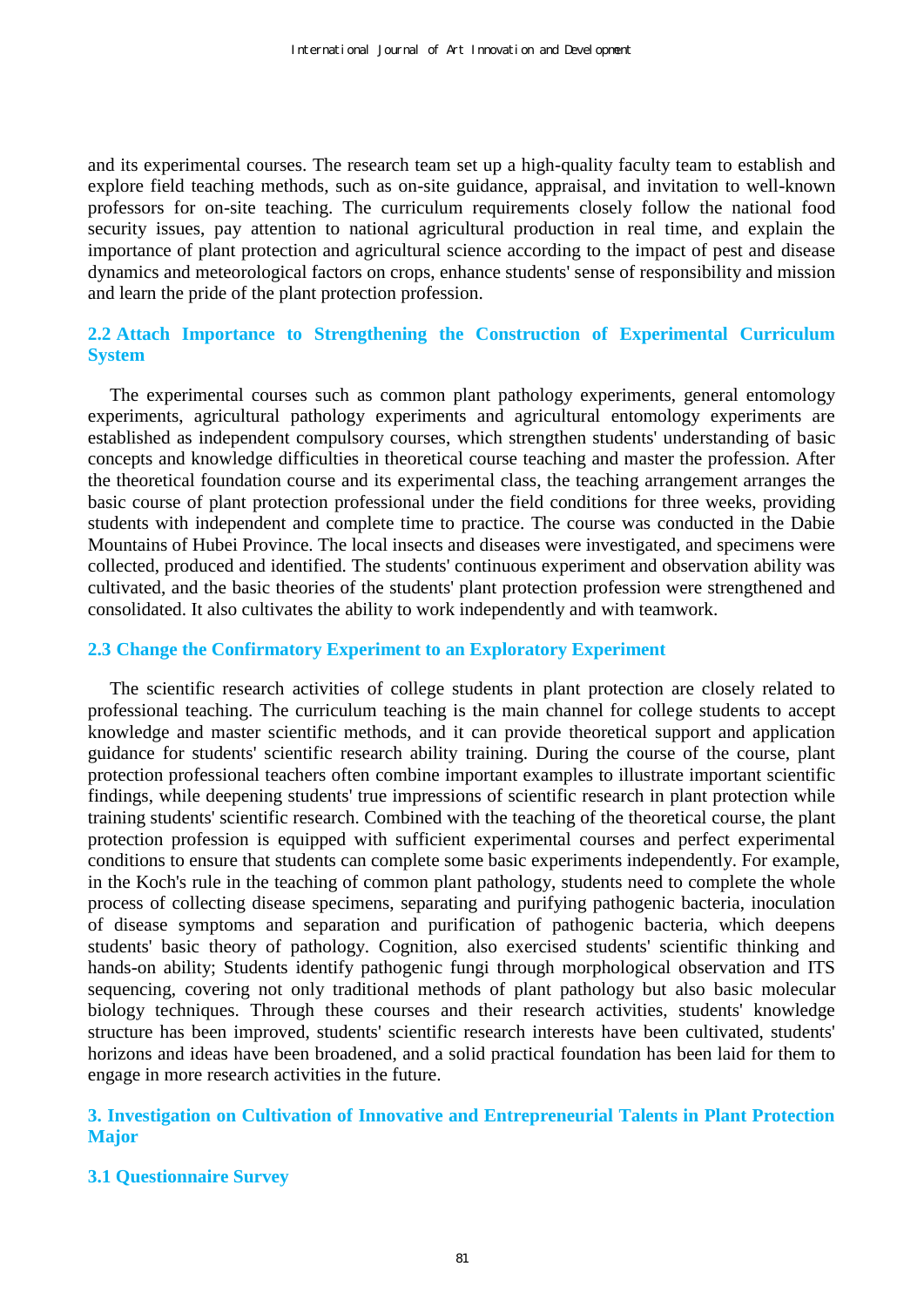The questionnaire according to the main content of the training mode building: the guiding ideology and basic principle, basic content and implementation approach, this paper design the survey content from the three angles, mainly from the basic information, training objectives and innovation consciousness, education teaching mode, method and content, curriculum and professional Settings, supporting conditions and innovation environment in five aspects, such as in the investigation.

#### **3.2 Mathematical Statistics**

In this paper, SPSS20.0 data statistics software was used to code and input the valid data obtained from the questionnaire, and further reliability and validity test, descriptive statistics, t-test, correlation analysis and regression analysis were carried out. The t-test formula used in this paper is as follows:

$$
t = \frac{\overline{X} - \mu}{\frac{\sigma x}{\sqrt{n-1}}}
$$
 (1)

$$
t = \frac{\overline{x}_1 - \overline{x}_2}{\sqrt{\frac{{\sigma}_{x_1}^2 + {\sigma}_{x_2}^2 - 2\gamma {\sigma}_{x_1} {\sigma}_{x_2}}{n-1}}}
$$
(2)

## **3.3 Results of Questionnaire Survey**

|  | Table 1. A survey on the importance of students' innovation ability |  |  |
|--|---------------------------------------------------------------------|--|--|
|  |                                                                     |  |  |

|                    | Proportion of population |
|--------------------|--------------------------|
| Very important     | 18%                      |
| Important          | 22%                      |
| Less important     | 58%                      |
| It's not important | 2%                       |

Figure 1 shows the survey of the importance of students' innovation ability. The results showed that 18 percent said it was very important, 22 percent said it was moderately important, 58 percent said it was not very important, and 2 percent said it was very unimportant. According to the data analysis, half of the students think it is not important for college students to have innovation ability, which reflects the weak innovation consciousness of college students.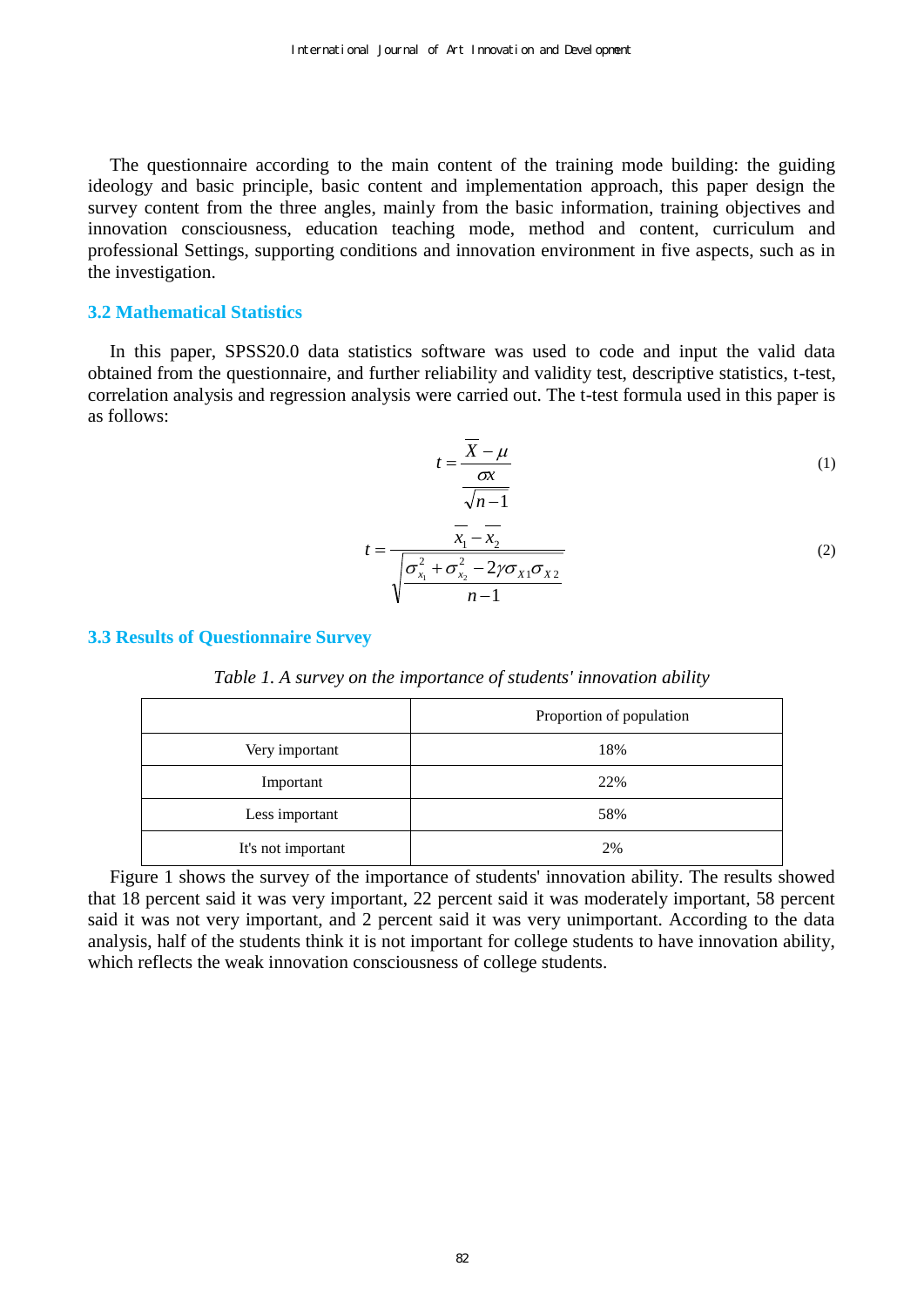

*Figure 1. A survey of the curriculum of students' colleges and universities* 

As shown in Figure 1, a survey was made on the curriculum provision of students' colleges and universities. The results showed that only 7% of the students thought that only practical courses were provided; 62% of the students thought that theoretical courses accounted for a high proportion, while practical courses accounted for a low proportion; 31% of the students thought that theoretical courses accounted for a similar proportion to practical courses; 0% of the students thought that theoretical courses accounted for a low proportion, while practical courses accounted for a high proportion. Through the analysis of the above data, it can be concluded that application-oriented universities have initially realized the combination of theoretical courses and practical courses in curriculum setting, but there is a phenomenon of emphasizing theory and neglecting practice.

# **4. Application-oriented Talent Training Program for Plant Protection Practice Ability and Innovation Entrepreneurship**

# **4.1 Renew the Concept of Modern Talent Training and Cultivate Applied Talents with Innovative Entrepreneurship**

The College of Plant Protection of Agricultural University adheres to the school-running idea of "taking the road of innovation, taking the road of running a school with special characteristics, taking the road of quality education, and taking the road of scientific management", closely focusing on the overall goal of serving agriculture, rural areas and farmers, and taking market demand as the guide. Establish a concept of modern talent training, relying on localities to build a talent training system that serves local economic and social development. Strengthen quality awareness, characteristic awareness, crisis awareness and competition awareness, and establish an educational philosophy that is consistent with the development of the times, to create innovative entrepreneurship that not only masters the advanced scientific and cultural knowledge, but also has the ability to develop innovative spirit, practice and entrepreneurship, and to "be a person", to "do things", and to "learn" to meet the needs of local economic and cultural construction.

# **4.2 Innovate Training Mode, Formulate and Implement An Application-oriented Talent Training Program that Highlights Comprehensive Practical Ability and Innovative Entrepreneurship**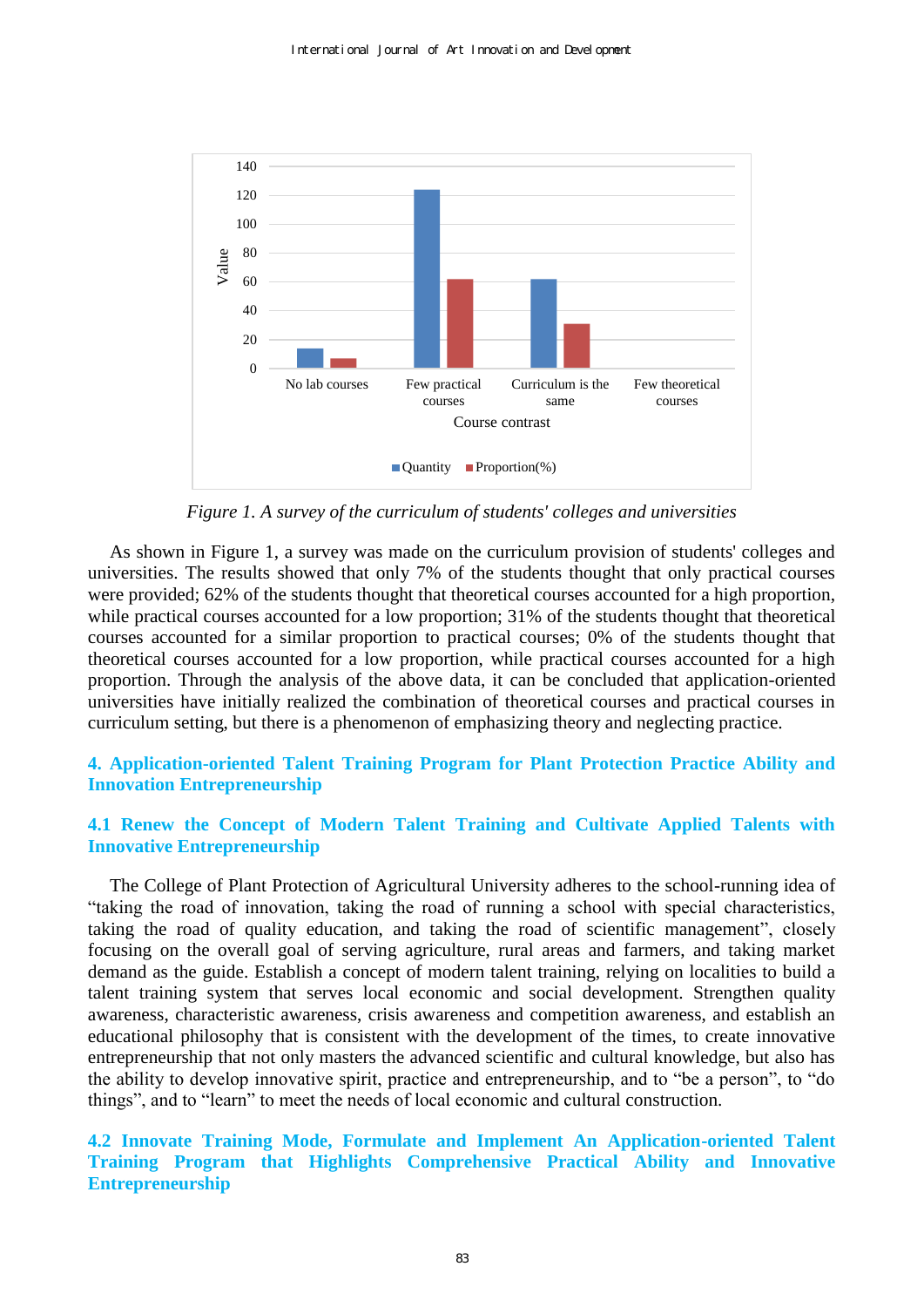Improve the quality of personnel training, start from the design quality of training programs, follow the social needs-oriented school-running philosophy, and cultivate the application-oriented talents adapted to local economic and cultural construction, taking into account the long-term development of students and the practical needs of employment. Expand the professional teaching plan into a comprehensive talent training program consisting of three parts: professional teaching plan, quality development plan, and innovation and entrepreneurship training plan, and coordinate the whole process of talent training. Put the quality education and innovation and entrepreneurship education thoughts into all aspects of education and teaching, and strive to build the knowledge, ability and quality structure for students to adapt to the needs of social development and change. Incorporate the second classroom activities into the talent training program, carefully design the extracurricular activities to cultivate innovative and entrepreneurial abilities, focus on cultivating students' awareness of innovation and entrepreneurship, and innovate entrepreneurship, and improve students' comprehensive practical ability.

# **4.3 Reform the Curriculum System, Design A Curriculum System that Adapts to the Application of Comprehensive Practical Ability and Innovative Entrepreneurship**

Change the systemic and completeness of the past excessive pursuit of subject theory knowledge, change the practice of heavy theory and light practice, change the neglect of students' innovative consciousness and practical ability training, and focus on building a "quality-based, competency-based" curriculum structure mode, integrate and optimize teaching content and system. Reform the traditional curriculum, integrate the school orientation and talent training objectives into the curriculum. The curriculum system is constructed according to the basic theory and basic knowledge modules, general skills and professional skills modules, innovative entrepreneurship and ability modules.

## **4.4 Improve the Teaching Management System and Establish A Quality Monitoring and Guarantee System for the Cultivation of Applied Talents with Innovative Entrepreneurship**

Through the improvement of the system, a long-term mechanism to ensure the status of the teaching center and the quality of innovative and entrepreneurial talents will be established. Establishing a self-monitoring and evaluation mechanism for the quality of personnel training is an important means to ensure the quality of personnel training. In accordance with the "people-oriented" management philosophy, the quality education, innovation and entrepreneurship education ideas are integrated into the new concept of talents and quality, in order to meet the needs of local economic and social development. From the aspects of concept renewal, policy measures, rules and regulations, operational mechanism, means and means, we will establish a quality monitoring system from the design of personnel training plan to the quality survey of graduates. Establish a teaching quality monitoring system and operational mechanism involving teachers, students, managers, decision makers, and employers. Realize dynamic monitoring and formative and developmental evaluation of curriculum, teachers and departmental work. Improve the teaching quality evaluation network and database, realize the scientific, network and three-dimensional teaching quality information collection and processing methods. Establish the construction of the teaching staff, the construction of experimental practice base, professional construction, quality curriculum construction, education and teaching research.

#### **5. Summary**

The establishment and improvement of the plant protection professional innovative talent